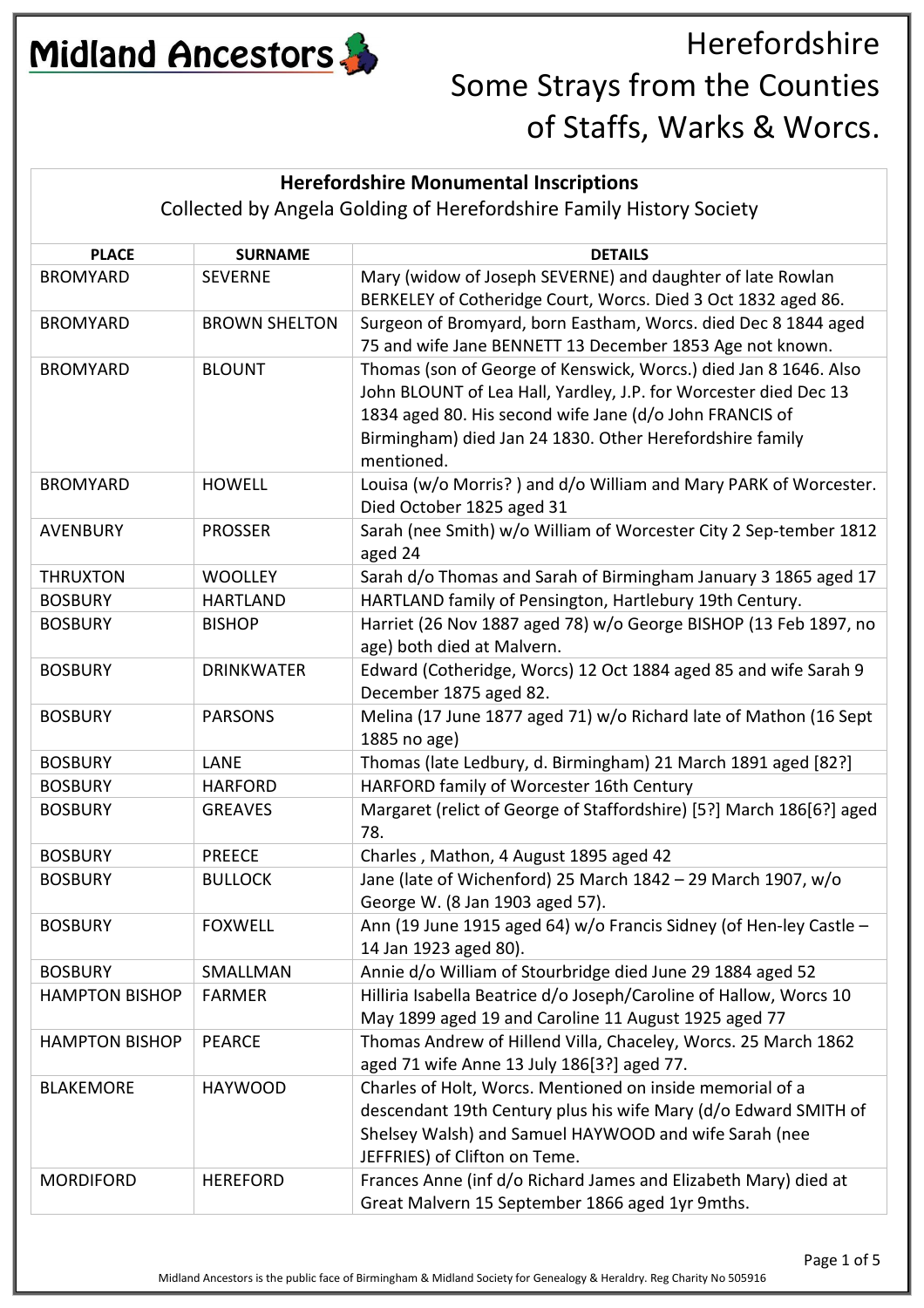

| Elizabeth Mary (w/o H. W. PARHAM, Coventry), (daughter of<br><b>MORDIFORD</b><br><b>PARKHAM</b><br>William and Elizabeth PROSSER) 3 Sept 1900 aged 22<br>Clement of Upper Harly, Staffs died 26 October 1755 (-)<br><b>MORDIFORD</b><br><b>SMITH</b><br>Catherine Elizabeth of Winterdene, Red Hill, Worcs. 15 Nov 1861 -<br><b>COLLINGTON</b><br><b>HANDLEY</b><br>31 Dec 1924 and husband Walter 9 Nov 1854 - 7 April 1943<br>Henry Barry, Barrister at Law died Lower Wick, Worcs. 24 Aug 1843<br><b>DOMVILE</b><br><b>PENCOMBE</b><br>aged 32<br>WILKINSON family of [Madeley] Staffordshire. Parents<br>PENCOMBE<br><b>WILKINSON</b><br>William/Sarah. Children John died aged 44, girl died aged 66 and<br>Thomas 15 May 18--? Aged 54<br>Mary d/o John/Elizabeth of Bewdley. Servant in DOMVILE family 21<br>PEMCOMBE<br><b>COOKE</b><br>Dec 1834 aged 50.<br>Elica Maria (d/o John HODGETTS of Prestwood, Staffs) (w/o Edward<br><b>FOLEY</b><br><b>STOKE EDITH</b><br>FOLEY) 9 Jul 1805 aged 46<br>Elizabeth (w/o John WICKENS, Rector) and d/o Nicholas BAKER of<br><b>WICKENS</b><br><b>STOKE EDITH</b><br>Worcs) 11 Mar 1697 aged 33.<br>Eleanor d/o N. BAKER of Worcs 2 Apr 1694 aged 11.<br>Thomas of Stourbridge 17th Century?<br><b>STOKE EDITH</b><br><b>FOLEY</b><br>Paul Henry of Prestwood 19 March 1857 - 21 Jan 1928.<br>Other family listed.<br>Deborah, w/o Joseph 19 July 1919 aged 82 buried at Halesowen.<br><b>PETERSTOW</b><br><b>BADHAM</b><br>Isabel Mary (of Malvern) 26 Nov 1968 aged 93<br><b>HEREFORD CITY</b><br><b>JONES</b><br>CEMETERY-<br>Section 6<br>Ada Susannah wife of J. ([G?] JAMES of Tenbury Wells died 10 July<br>LEINTWARDINE<br><b>JAMES</b><br>1935 aged 71.<br>John s/o Walter of Standon, Staffs died Apr 29 1769 aged 77<br>LEINTWARDINE<br><b>WHITTINGTON</b><br>William Bartley, late of Stourbridge, 9 May 1864. Age un-known.<br><b>BISHOPS FROME</b><br><b>GRIFFITH</b><br>Margery Hannah 6 Aug 1995 aged 91 of Abberley, Worcs.<br><b>DUTSON</b><br><b>BISHOPS FROME</b><br>Gwendoline Violet (Mrs) Malvern Wells 31 Jan 1955 aged 52<br><b>BISHOPS FROME</b><br>LEWIS<br><b>COOKE</b><br>William Albert of Evesham 30 Jan 1961 aged 63<br><b>BISHOPS FROME</b><br>Henry George, Worcester, 26 Sept 1970 aged 71<br><b>BISHOPS FROME</b><br><b>RALPH</b><br>Kathleen Jean, Powick, Worcs. 11 Aug 1983 aged 52<br><b>BISHOPS FROME</b><br><b>JEFFREYS</b><br>Jessie Louisa, Worcester, 27 May 1965 aged 81<br><b>BISHOPS FROME</b><br><b>STOKES</b><br>Harry, Bourneville, 9 Jan 1975 aged 80<br><b>BISHOPS FROME</b><br><b>BRAY</b><br>William John of Worcester, 10 Jan 1972 aged 79 and wife Mabel<br><b>BISHOPS FROME</b><br><b>JORDAN</b><br>Lilian 9 Nov 1979 aged 84<br>Donald Thomas, Malvern, 23 Aug 1978 aged 58<br><b>LOCKE</b><br><b>BISHOPS FROME</b><br>Arthur John, Malvern (Colwell Green) 12 April 1985 aged 73<br><b>BISHOPS FROME</b><br><b>THOMAS</b><br>Christopher, Malvern 5 May 1988 aged 83 and wife.<br>LEWIS<br><b>BISHOPS FROME</b><br>James, late of Sutton, Tenbury Wells, Oct 27 1940 aged 57<br><b>BISHOPSTONE</b><br><b>HOBBY</b><br>Harriet (w/o Richard Lane, d/o John CLUTTON) died West Malvern<br><b>BISHOPSTONE</b><br><b>FREER</b><br>13 Feb 1870 aged 57<br><b>BARIIRS</b> (sic)<br>John born Dipple, Worcs died 2 Dec 1817 aged 59<br>Joyce (died Nov 21, 1917, no age) wife of William (d. 17 Apr 1939)<br><b>BREINTON</b><br><b>WILSON</b><br>late of Stratford upon Avon. |  |  |
|-------------------------------------------------------------------------------------------------------------------------------------------------------------------------------------------------------------------------------------------------------------------------------------------------------------------------------------------------------------------------------------------------------------------------------------------------------------------------------------------------------------------------------------------------------------------------------------------------------------------------------------------------------------------------------------------------------------------------------------------------------------------------------------------------------------------------------------------------------------------------------------------------------------------------------------------------------------------------------------------------------------------------------------------------------------------------------------------------------------------------------------------------------------------------------------------------------------------------------------------------------------------------------------------------------------------------------------------------------------------------------------------------------------------------------------------------------------------------------------------------------------------------------------------------------------------------------------------------------------------------------------------------------------------------------------------------------------------------------------------------------------------------------------------------------------------------------------------------------------------------------------------------------------------------------------------------------------------------------------------------------------------------------------------------------------------------------------------------------------------------------------------------------------------------------------------------------------------------------------------------------------------------------------------------------------------------------------------------------------------------------------------------------------------------------------------------------------------------------------------------------------------------------------------------------------------------------------------------------------------------------------------------------------------------------------------------------------------------------------------------------------------------------------------------------------------------------------------------------------------------------------------------------------------------------------------------------------------------------------------------------------------------------------------------------------------------------------------------------------------------------------------------------------------------------------------------------------------------------------------------------------------------------------------------------------------------------------------------------------------------------------------------------------------------------------------------------------------------------------|--|--|
|                                                                                                                                                                                                                                                                                                                                                                                                                                                                                                                                                                                                                                                                                                                                                                                                                                                                                                                                                                                                                                                                                                                                                                                                                                                                                                                                                                                                                                                                                                                                                                                                                                                                                                                                                                                                                                                                                                                                                                                                                                                                                                                                                                                                                                                                                                                                                                                                                                                                                                                                                                                                                                                                                                                                                                                                                                                                                                                                                                                                                                                                                                                                                                                                                                                                                                                                                                                                                                                                                     |  |  |
|                                                                                                                                                                                                                                                                                                                                                                                                                                                                                                                                                                                                                                                                                                                                                                                                                                                                                                                                                                                                                                                                                                                                                                                                                                                                                                                                                                                                                                                                                                                                                                                                                                                                                                                                                                                                                                                                                                                                                                                                                                                                                                                                                                                                                                                                                                                                                                                                                                                                                                                                                                                                                                                                                                                                                                                                                                                                                                                                                                                                                                                                                                                                                                                                                                                                                                                                                                                                                                                                                     |  |  |
|                                                                                                                                                                                                                                                                                                                                                                                                                                                                                                                                                                                                                                                                                                                                                                                                                                                                                                                                                                                                                                                                                                                                                                                                                                                                                                                                                                                                                                                                                                                                                                                                                                                                                                                                                                                                                                                                                                                                                                                                                                                                                                                                                                                                                                                                                                                                                                                                                                                                                                                                                                                                                                                                                                                                                                                                                                                                                                                                                                                                                                                                                                                                                                                                                                                                                                                                                                                                                                                                                     |  |  |
|                                                                                                                                                                                                                                                                                                                                                                                                                                                                                                                                                                                                                                                                                                                                                                                                                                                                                                                                                                                                                                                                                                                                                                                                                                                                                                                                                                                                                                                                                                                                                                                                                                                                                                                                                                                                                                                                                                                                                                                                                                                                                                                                                                                                                                                                                                                                                                                                                                                                                                                                                                                                                                                                                                                                                                                                                                                                                                                                                                                                                                                                                                                                                                                                                                                                                                                                                                                                                                                                                     |  |  |
|                                                                                                                                                                                                                                                                                                                                                                                                                                                                                                                                                                                                                                                                                                                                                                                                                                                                                                                                                                                                                                                                                                                                                                                                                                                                                                                                                                                                                                                                                                                                                                                                                                                                                                                                                                                                                                                                                                                                                                                                                                                                                                                                                                                                                                                                                                                                                                                                                                                                                                                                                                                                                                                                                                                                                                                                                                                                                                                                                                                                                                                                                                                                                                                                                                                                                                                                                                                                                                                                                     |  |  |
|                                                                                                                                                                                                                                                                                                                                                                                                                                                                                                                                                                                                                                                                                                                                                                                                                                                                                                                                                                                                                                                                                                                                                                                                                                                                                                                                                                                                                                                                                                                                                                                                                                                                                                                                                                                                                                                                                                                                                                                                                                                                                                                                                                                                                                                                                                                                                                                                                                                                                                                                                                                                                                                                                                                                                                                                                                                                                                                                                                                                                                                                                                                                                                                                                                                                                                                                                                                                                                                                                     |  |  |
|                                                                                                                                                                                                                                                                                                                                                                                                                                                                                                                                                                                                                                                                                                                                                                                                                                                                                                                                                                                                                                                                                                                                                                                                                                                                                                                                                                                                                                                                                                                                                                                                                                                                                                                                                                                                                                                                                                                                                                                                                                                                                                                                                                                                                                                                                                                                                                                                                                                                                                                                                                                                                                                                                                                                                                                                                                                                                                                                                                                                                                                                                                                                                                                                                                                                                                                                                                                                                                                                                     |  |  |
|                                                                                                                                                                                                                                                                                                                                                                                                                                                                                                                                                                                                                                                                                                                                                                                                                                                                                                                                                                                                                                                                                                                                                                                                                                                                                                                                                                                                                                                                                                                                                                                                                                                                                                                                                                                                                                                                                                                                                                                                                                                                                                                                                                                                                                                                                                                                                                                                                                                                                                                                                                                                                                                                                                                                                                                                                                                                                                                                                                                                                                                                                                                                                                                                                                                                                                                                                                                                                                                                                     |  |  |
|                                                                                                                                                                                                                                                                                                                                                                                                                                                                                                                                                                                                                                                                                                                                                                                                                                                                                                                                                                                                                                                                                                                                                                                                                                                                                                                                                                                                                                                                                                                                                                                                                                                                                                                                                                                                                                                                                                                                                                                                                                                                                                                                                                                                                                                                                                                                                                                                                                                                                                                                                                                                                                                                                                                                                                                                                                                                                                                                                                                                                                                                                                                                                                                                                                                                                                                                                                                                                                                                                     |  |  |
|                                                                                                                                                                                                                                                                                                                                                                                                                                                                                                                                                                                                                                                                                                                                                                                                                                                                                                                                                                                                                                                                                                                                                                                                                                                                                                                                                                                                                                                                                                                                                                                                                                                                                                                                                                                                                                                                                                                                                                                                                                                                                                                                                                                                                                                                                                                                                                                                                                                                                                                                                                                                                                                                                                                                                                                                                                                                                                                                                                                                                                                                                                                                                                                                                                                                                                                                                                                                                                                                                     |  |  |
|                                                                                                                                                                                                                                                                                                                                                                                                                                                                                                                                                                                                                                                                                                                                                                                                                                                                                                                                                                                                                                                                                                                                                                                                                                                                                                                                                                                                                                                                                                                                                                                                                                                                                                                                                                                                                                                                                                                                                                                                                                                                                                                                                                                                                                                                                                                                                                                                                                                                                                                                                                                                                                                                                                                                                                                                                                                                                                                                                                                                                                                                                                                                                                                                                                                                                                                                                                                                                                                                                     |  |  |
|                                                                                                                                                                                                                                                                                                                                                                                                                                                                                                                                                                                                                                                                                                                                                                                                                                                                                                                                                                                                                                                                                                                                                                                                                                                                                                                                                                                                                                                                                                                                                                                                                                                                                                                                                                                                                                                                                                                                                                                                                                                                                                                                                                                                                                                                                                                                                                                                                                                                                                                                                                                                                                                                                                                                                                                                                                                                                                                                                                                                                                                                                                                                                                                                                                                                                                                                                                                                                                                                                     |  |  |
|                                                                                                                                                                                                                                                                                                                                                                                                                                                                                                                                                                                                                                                                                                                                                                                                                                                                                                                                                                                                                                                                                                                                                                                                                                                                                                                                                                                                                                                                                                                                                                                                                                                                                                                                                                                                                                                                                                                                                                                                                                                                                                                                                                                                                                                                                                                                                                                                                                                                                                                                                                                                                                                                                                                                                                                                                                                                                                                                                                                                                                                                                                                                                                                                                                                                                                                                                                                                                                                                                     |  |  |
|                                                                                                                                                                                                                                                                                                                                                                                                                                                                                                                                                                                                                                                                                                                                                                                                                                                                                                                                                                                                                                                                                                                                                                                                                                                                                                                                                                                                                                                                                                                                                                                                                                                                                                                                                                                                                                                                                                                                                                                                                                                                                                                                                                                                                                                                                                                                                                                                                                                                                                                                                                                                                                                                                                                                                                                                                                                                                                                                                                                                                                                                                                                                                                                                                                                                                                                                                                                                                                                                                     |  |  |
|                                                                                                                                                                                                                                                                                                                                                                                                                                                                                                                                                                                                                                                                                                                                                                                                                                                                                                                                                                                                                                                                                                                                                                                                                                                                                                                                                                                                                                                                                                                                                                                                                                                                                                                                                                                                                                                                                                                                                                                                                                                                                                                                                                                                                                                                                                                                                                                                                                                                                                                                                                                                                                                                                                                                                                                                                                                                                                                                                                                                                                                                                                                                                                                                                                                                                                                                                                                                                                                                                     |  |  |
|                                                                                                                                                                                                                                                                                                                                                                                                                                                                                                                                                                                                                                                                                                                                                                                                                                                                                                                                                                                                                                                                                                                                                                                                                                                                                                                                                                                                                                                                                                                                                                                                                                                                                                                                                                                                                                                                                                                                                                                                                                                                                                                                                                                                                                                                                                                                                                                                                                                                                                                                                                                                                                                                                                                                                                                                                                                                                                                                                                                                                                                                                                                                                                                                                                                                                                                                                                                                                                                                                     |  |  |
|                                                                                                                                                                                                                                                                                                                                                                                                                                                                                                                                                                                                                                                                                                                                                                                                                                                                                                                                                                                                                                                                                                                                                                                                                                                                                                                                                                                                                                                                                                                                                                                                                                                                                                                                                                                                                                                                                                                                                                                                                                                                                                                                                                                                                                                                                                                                                                                                                                                                                                                                                                                                                                                                                                                                                                                                                                                                                                                                                                                                                                                                                                                                                                                                                                                                                                                                                                                                                                                                                     |  |  |
|                                                                                                                                                                                                                                                                                                                                                                                                                                                                                                                                                                                                                                                                                                                                                                                                                                                                                                                                                                                                                                                                                                                                                                                                                                                                                                                                                                                                                                                                                                                                                                                                                                                                                                                                                                                                                                                                                                                                                                                                                                                                                                                                                                                                                                                                                                                                                                                                                                                                                                                                                                                                                                                                                                                                                                                                                                                                                                                                                                                                                                                                                                                                                                                                                                                                                                                                                                                                                                                                                     |  |  |
|                                                                                                                                                                                                                                                                                                                                                                                                                                                                                                                                                                                                                                                                                                                                                                                                                                                                                                                                                                                                                                                                                                                                                                                                                                                                                                                                                                                                                                                                                                                                                                                                                                                                                                                                                                                                                                                                                                                                                                                                                                                                                                                                                                                                                                                                                                                                                                                                                                                                                                                                                                                                                                                                                                                                                                                                                                                                                                                                                                                                                                                                                                                                                                                                                                                                                                                                                                                                                                                                                     |  |  |
|                                                                                                                                                                                                                                                                                                                                                                                                                                                                                                                                                                                                                                                                                                                                                                                                                                                                                                                                                                                                                                                                                                                                                                                                                                                                                                                                                                                                                                                                                                                                                                                                                                                                                                                                                                                                                                                                                                                                                                                                                                                                                                                                                                                                                                                                                                                                                                                                                                                                                                                                                                                                                                                                                                                                                                                                                                                                                                                                                                                                                                                                                                                                                                                                                                                                                                                                                                                                                                                                                     |  |  |
|                                                                                                                                                                                                                                                                                                                                                                                                                                                                                                                                                                                                                                                                                                                                                                                                                                                                                                                                                                                                                                                                                                                                                                                                                                                                                                                                                                                                                                                                                                                                                                                                                                                                                                                                                                                                                                                                                                                                                                                                                                                                                                                                                                                                                                                                                                                                                                                                                                                                                                                                                                                                                                                                                                                                                                                                                                                                                                                                                                                                                                                                                                                                                                                                                                                                                                                                                                                                                                                                                     |  |  |
|                                                                                                                                                                                                                                                                                                                                                                                                                                                                                                                                                                                                                                                                                                                                                                                                                                                                                                                                                                                                                                                                                                                                                                                                                                                                                                                                                                                                                                                                                                                                                                                                                                                                                                                                                                                                                                                                                                                                                                                                                                                                                                                                                                                                                                                                                                                                                                                                                                                                                                                                                                                                                                                                                                                                                                                                                                                                                                                                                                                                                                                                                                                                                                                                                                                                                                                                                                                                                                                                                     |  |  |
|                                                                                                                                                                                                                                                                                                                                                                                                                                                                                                                                                                                                                                                                                                                                                                                                                                                                                                                                                                                                                                                                                                                                                                                                                                                                                                                                                                                                                                                                                                                                                                                                                                                                                                                                                                                                                                                                                                                                                                                                                                                                                                                                                                                                                                                                                                                                                                                                                                                                                                                                                                                                                                                                                                                                                                                                                                                                                                                                                                                                                                                                                                                                                                                                                                                                                                                                                                                                                                                                                     |  |  |
|                                                                                                                                                                                                                                                                                                                                                                                                                                                                                                                                                                                                                                                                                                                                                                                                                                                                                                                                                                                                                                                                                                                                                                                                                                                                                                                                                                                                                                                                                                                                                                                                                                                                                                                                                                                                                                                                                                                                                                                                                                                                                                                                                                                                                                                                                                                                                                                                                                                                                                                                                                                                                                                                                                                                                                                                                                                                                                                                                                                                                                                                                                                                                                                                                                                                                                                                                                                                                                                                                     |  |  |
|                                                                                                                                                                                                                                                                                                                                                                                                                                                                                                                                                                                                                                                                                                                                                                                                                                                                                                                                                                                                                                                                                                                                                                                                                                                                                                                                                                                                                                                                                                                                                                                                                                                                                                                                                                                                                                                                                                                                                                                                                                                                                                                                                                                                                                                                                                                                                                                                                                                                                                                                                                                                                                                                                                                                                                                                                                                                                                                                                                                                                                                                                                                                                                                                                                                                                                                                                                                                                                                                                     |  |  |
|                                                                                                                                                                                                                                                                                                                                                                                                                                                                                                                                                                                                                                                                                                                                                                                                                                                                                                                                                                                                                                                                                                                                                                                                                                                                                                                                                                                                                                                                                                                                                                                                                                                                                                                                                                                                                                                                                                                                                                                                                                                                                                                                                                                                                                                                                                                                                                                                                                                                                                                                                                                                                                                                                                                                                                                                                                                                                                                                                                                                                                                                                                                                                                                                                                                                                                                                                                                                                                                                                     |  |  |
|                                                                                                                                                                                                                                                                                                                                                                                                                                                                                                                                                                                                                                                                                                                                                                                                                                                                                                                                                                                                                                                                                                                                                                                                                                                                                                                                                                                                                                                                                                                                                                                                                                                                                                                                                                                                                                                                                                                                                                                                                                                                                                                                                                                                                                                                                                                                                                                                                                                                                                                                                                                                                                                                                                                                                                                                                                                                                                                                                                                                                                                                                                                                                                                                                                                                                                                                                                                                                                                                                     |  |  |
|                                                                                                                                                                                                                                                                                                                                                                                                                                                                                                                                                                                                                                                                                                                                                                                                                                                                                                                                                                                                                                                                                                                                                                                                                                                                                                                                                                                                                                                                                                                                                                                                                                                                                                                                                                                                                                                                                                                                                                                                                                                                                                                                                                                                                                                                                                                                                                                                                                                                                                                                                                                                                                                                                                                                                                                                                                                                                                                                                                                                                                                                                                                                                                                                                                                                                                                                                                                                                                                                                     |  |  |
|                                                                                                                                                                                                                                                                                                                                                                                                                                                                                                                                                                                                                                                                                                                                                                                                                                                                                                                                                                                                                                                                                                                                                                                                                                                                                                                                                                                                                                                                                                                                                                                                                                                                                                                                                                                                                                                                                                                                                                                                                                                                                                                                                                                                                                                                                                                                                                                                                                                                                                                                                                                                                                                                                                                                                                                                                                                                                                                                                                                                                                                                                                                                                                                                                                                                                                                                                                                                                                                                                     |  |  |
|                                                                                                                                                                                                                                                                                                                                                                                                                                                                                                                                                                                                                                                                                                                                                                                                                                                                                                                                                                                                                                                                                                                                                                                                                                                                                                                                                                                                                                                                                                                                                                                                                                                                                                                                                                                                                                                                                                                                                                                                                                                                                                                                                                                                                                                                                                                                                                                                                                                                                                                                                                                                                                                                                                                                                                                                                                                                                                                                                                                                                                                                                                                                                                                                                                                                                                                                                                                                                                                                                     |  |  |
|                                                                                                                                                                                                                                                                                                                                                                                                                                                                                                                                                                                                                                                                                                                                                                                                                                                                                                                                                                                                                                                                                                                                                                                                                                                                                                                                                                                                                                                                                                                                                                                                                                                                                                                                                                                                                                                                                                                                                                                                                                                                                                                                                                                                                                                                                                                                                                                                                                                                                                                                                                                                                                                                                                                                                                                                                                                                                                                                                                                                                                                                                                                                                                                                                                                                                                                                                                                                                                                                                     |  |  |
|                                                                                                                                                                                                                                                                                                                                                                                                                                                                                                                                                                                                                                                                                                                                                                                                                                                                                                                                                                                                                                                                                                                                                                                                                                                                                                                                                                                                                                                                                                                                                                                                                                                                                                                                                                                                                                                                                                                                                                                                                                                                                                                                                                                                                                                                                                                                                                                                                                                                                                                                                                                                                                                                                                                                                                                                                                                                                                                                                                                                                                                                                                                                                                                                                                                                                                                                                                                                                                                                                     |  |  |
|                                                                                                                                                                                                                                                                                                                                                                                                                                                                                                                                                                                                                                                                                                                                                                                                                                                                                                                                                                                                                                                                                                                                                                                                                                                                                                                                                                                                                                                                                                                                                                                                                                                                                                                                                                                                                                                                                                                                                                                                                                                                                                                                                                                                                                                                                                                                                                                                                                                                                                                                                                                                                                                                                                                                                                                                                                                                                                                                                                                                                                                                                                                                                                                                                                                                                                                                                                                                                                                                                     |  |  |
|                                                                                                                                                                                                                                                                                                                                                                                                                                                                                                                                                                                                                                                                                                                                                                                                                                                                                                                                                                                                                                                                                                                                                                                                                                                                                                                                                                                                                                                                                                                                                                                                                                                                                                                                                                                                                                                                                                                                                                                                                                                                                                                                                                                                                                                                                                                                                                                                                                                                                                                                                                                                                                                                                                                                                                                                                                                                                                                                                                                                                                                                                                                                                                                                                                                                                                                                                                                                                                                                                     |  |  |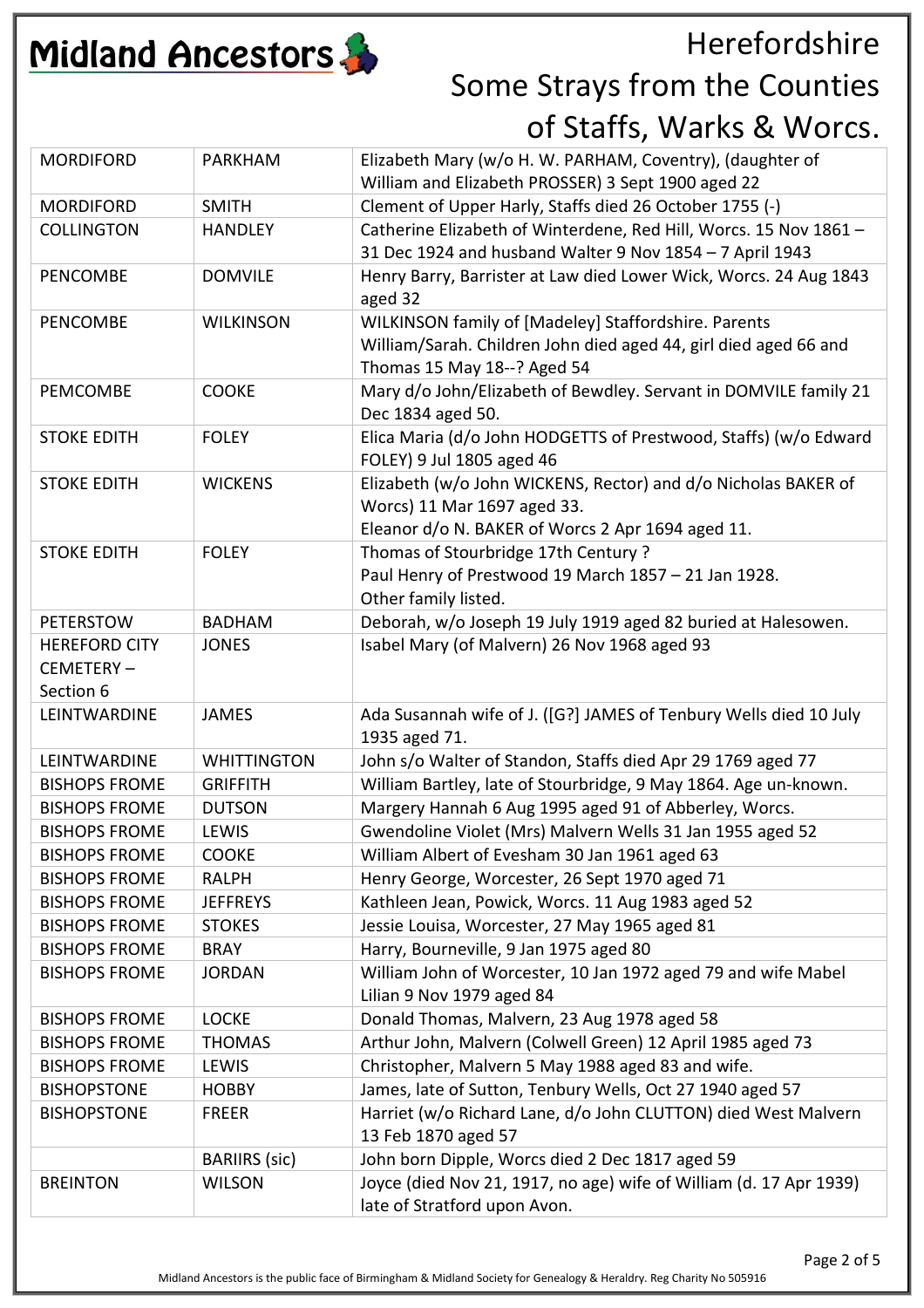

| <b>BREINTON</b>  | <b>PALFREY</b>  | Thomas July 1838 aged 36. s/o Thomas/Mary of The Pal-frey,<br>Warwick and nephew of Samuel of Worcester. |
|------------------|-----------------|----------------------------------------------------------------------------------------------------------|
| <b>RISBURY</b>   | <b>MEARS</b>    | W. S. MEARS late of Leek 1 Nov 1863 - 19 Apr 1938 and wife Louisa                                        |
| <b>METHODIST</b> |                 | 17 Apr 1945 aged 78                                                                                      |
| BELMONT (R.C.)   | <b>BLYTHE</b>   | Thomas BLYTHE 16 Apr 1917 aged 70 died at Leaming-ton and                                                |
|                  |                 | widow Mary 2 March 1946 aged 96 died at Staf-ford.                                                       |
| BELMONT (R.C.)   | <b>MCGRATH</b>  | David died at Worcester Mar 7 1918 aged 58 and wife Eliz-abeth                                           |
|                  |                 | Jane 23 Sept 1937                                                                                        |
| BELMONT (R.C.)   | <b>EDWARDS</b>  | Florence Mardon (no date) interned Stratford upon Avon Cemetery                                          |
|                  |                 | also on Stone Wm. Bernard EDWARDS 25 Nov 1928 (-)                                                        |
| <b>LINTON</b>    | <b>PENNY</b>    | Oscar Julius s/o A & J PENNY of Birmingham 7 Jun 1914 aged 5.                                            |
| <b>LINTON</b>    | CALDECOTT       | William of Rugby and wife Elizabeth (nee SENHOUSE) mentioned on                                          |
|                  |                 | father's memorial in Church.                                                                             |
| <b>KNILL</b>     | <b>PHILLIPS</b> | Annie Elizabeth wife of Edgar Alfred of Handsworth, Bir-mingham                                          |
|                  |                 | died May 3 1903 aged 29                                                                                  |
| <b>KNILL</b>     | WEBB            | Richard Hill Farm, Fulton Nr. Tenbury died Dec 11 1847 age 50/58?                                        |
|                  |                 | and wife Ann 18 Feb 1869 aged 70?                                                                        |
| <b>KNILL</b>     | <b>MAUND</b>    | Thomas Edwin of Knighton on Theme died 2 June 1904 aged 45                                               |
| <b>LEYSTERS</b>  | <b>WALDRON</b>  | Mary relict of Richard of Kyre, Worcs died 20 Mar 1761 aged 67                                           |
| <b>LEYSTERS</b>  | <b>LORT</b>     | Sydney William adopted son of W. LORT OF Moselly, Warwickshire                                           |
|                  |                 | died 21 Nov 1887 aged 39                                                                                 |
| <b>LEYSTERS</b>  | <b>JONES</b>    | Ann (nee BRITTEN) WIFE OF John of Tenbury died Oct 10 1872 aged                                          |
|                  |                 | 36                                                                                                       |
| <b>LEYSTERS</b>  | <b>RUSSELL</b>  | John of Tenbury died 27 July 1842 aged 67/8? Wife Franes 29 Apr                                          |
|                  |                 | 1836 aged 65                                                                                             |
| <b>LEYSTERS</b>  | <b>GREENER</b>  | Family of Four Oaks, Warwickshire. Charles David (Master                                                 |
|                  |                 | Gunsmaster) 23 Oct 1866 - 1 Jan 1950. Catherine Hutton Jessie                                            |
|                  |                 | WALL nee Greener widow of Ernest Wall buried at Dodderhill,                                              |
|                  |                 | <b>Worcs</b>                                                                                             |
| <b>CLIFFORD</b>  | <b>TAYLOR</b>   | Thomas William, late Worcester 15 Mar 1963 aged 58 and Winifred                                          |
| <b>BOCKLETON</b> | <b>DAVIS</b>    | 1 Dec 1999 aged 89<br>Thomas Gored by bull of Tenbury died 3 May 1822/3? And wife                        |
|                  |                 | Elizabeth died 23 May 1832 aged 63                                                                       |
| <b>BOCKLETON</b> | <b>FISHER</b>   | Sampson Howard of Wintersloe, Moseley, Birmingham died 16 Apr                                            |
|                  |                 | 1931 aged 62                                                                                             |
| <b>KINGTON</b>   | <b>YATES</b>    | George Osmond formerly of Worcester died Nov 24 1878 aged 2?                                             |
| <b>CEMETERY</b>  |                 |                                                                                                          |
| <b>KINGTON</b>   | <b>YATES</b>    | George Osmond formerly of Worcester died Nov 24 1878                                                     |
| <b>CEMETERY</b>  |                 |                                                                                                          |
| <b>KINGTON</b>   | SKELDING        | Thomas late of Arley Kings, Worcs died May 5 1898 aged 67                                                |
| <b>CEMETERY</b>  |                 |                                                                                                          |
| <b>KINGTON</b>   | <b>HATTON</b>   | Harry s/o W. E. Hatton Birmingham died 21 Jul 1896 aged 6years                                           |
| <b>CEMETERY</b>  |                 |                                                                                                          |
| <b>LEDBURY</b>   | <b>WILLDAY</b>  | Arthur William of Harborne, Birmingham died 7 Aug 1942 aged 76                                           |
| <b>CEMETERY</b>  |                 | and wife Mary Louise died 23 Oct 1948 aged 78                                                            |
| <b>LEDBURY</b>   | CHAMBERLAIN     | Isabella d/o Maximillan LINDNER of Edgbaston, Birming-ham died                                           |
| <b>CEMETERY</b>  |                 | 16 May 1944 aged 89 and sister Ada Jane LIND-NER 28 Oct 1959                                             |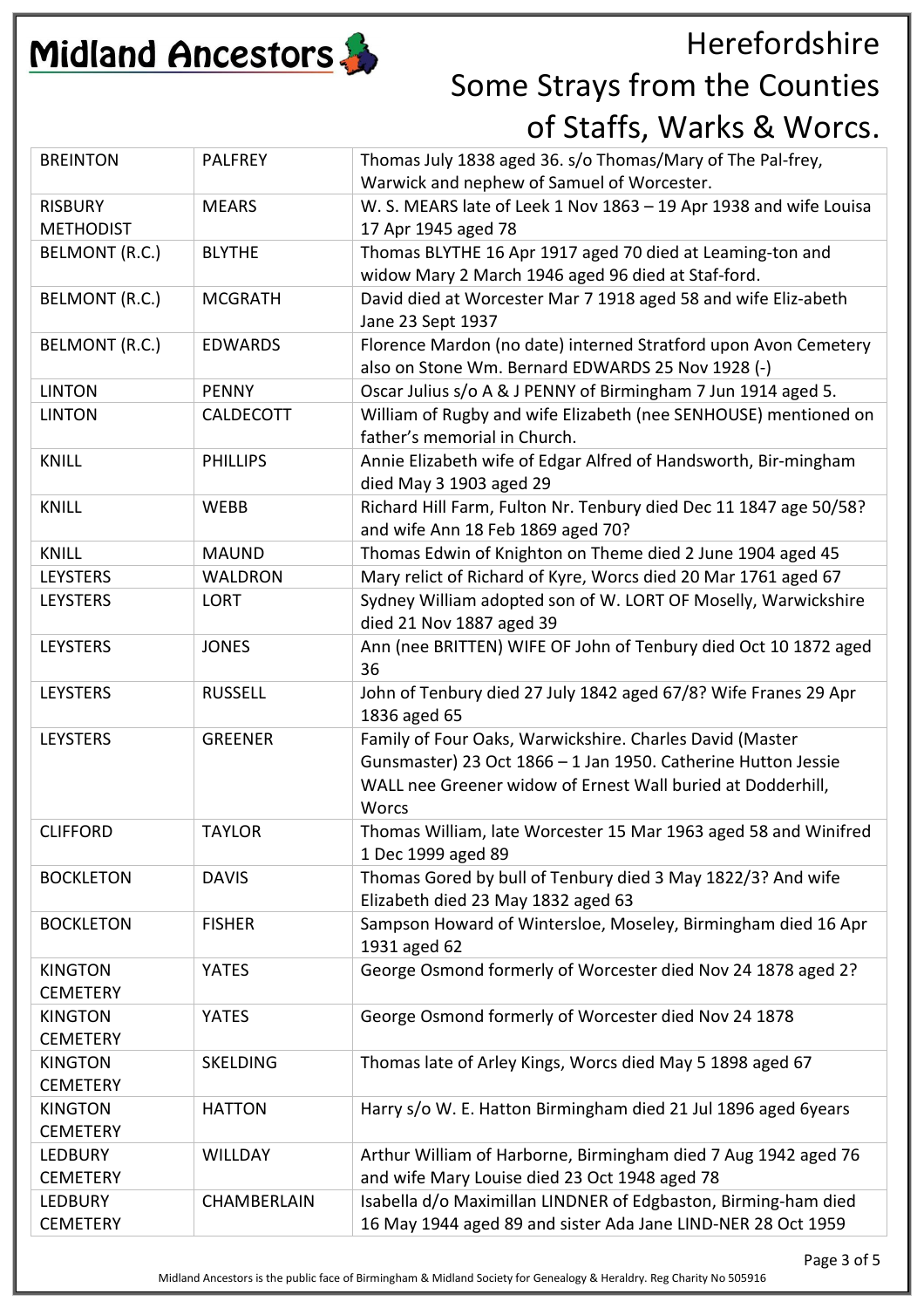

| <b>LEDBURY</b><br><b>CEMETERY</b> | <b>HARVEY</b>    | Ellen of Malvern Link died 17 Dec 1937 aged 69 and hus-band<br>Joseph died 22 Aug 1945 aged 74 |
|-----------------------------------|------------------|------------------------------------------------------------------------------------------------|
| <b>LEDBURY</b>                    | <b>HAWKINS</b>   | William of Beauchamp Court, Powick 30 Mar 1898 aged 78. Dau Ann                                |
| <b>CEMETERY</b>                   |                  | Sarah (now Mrs. Edmond Alphonse BOUET) of Kidderminster died                                   |
|                                   |                  |                                                                                                |
|                                   |                  | 1924 aged 65                                                                                   |
| <b>LEDBURY</b>                    | <b>WILLIAMS</b>  | James 21 Aug 1858 aged 76 and wife Abigail 28 Dec 1878 aged 84 of                              |
| <b>CEMETERY</b>                   |                  | Gt. Malvern                                                                                    |
| <b>LEDBURY</b>                    | <b>WINNALL</b>   | Henry late of High Street, Birmingham died 8 Dec 1873 aged 52 and                              |
| <b>CEMETERY</b>                   |                  | wife Sarah 7 Sep 1884 aged 78                                                                  |
| <b>LITTLE HEREFORD</b>            | <b>COOKE</b>     | Mary wife of late Albert of Malvern Wells died 12 Jul 1899 aged 63                             |
| <b>LITTLE HEREFORD</b>            | <b>HOTCHKISS</b> | Ann 20 Jan 1885 aged 62 died at Holly Cot, nr Tenbury                                          |
| <b>LITTLE HEREFORD</b>            | <b>TURNER</b>    | Ann born Tysoe Wks, 24 Sep 1812 died All Saints Day 1868                                       |
|                                   |                  |                                                                                                |
| <b>KENDERCHURCH</b>               | <b>MATHEWS</b>   | Rachel Maria of Malvern and The Leasowes d/o Mathias ATTWOOD                                   |
|                                   |                  | of Hawne, Worcs died 9 Aug 1881 (no age)                                                       |
| KENDERCHURCH                      | <b>STEWARD</b>   | Walter Holden born Wasperton 13 Aug 1832 died 29 Nov 1913                                      |
| <b>BRILLEY</b>                    | <b>PRICE</b>     | Elizabeth wife of Jame3s of Birmingham died 3 Sept 1865 aged 40                                |
| <b>DONNINGTON</b>                 | <b>NICHOLLS</b>  | Laura Gordon (wife of Dr. Gordon NICHOLLS and dau of Henry                                     |
|                                   |                  | MITCHELL) 1867 - 1952 died at Lake House, Mal-vern                                             |
| <b>DONNINGTON</b>                 | <b>GRAY</b>      | Diana Norah Smyth Oct 1886 - 1953 and husband Ed-ward Francis                                  |
|                                   |                  | of Donnington and Ripple Hall, Worcs Jan 1871 - Jun 1960                                       |
| <b>DONNINGTON</b>                 | <b>MOUNTFORD</b> | Ann of Worcester died Jan 1893 aged 98                                                         |
|                                   |                  |                                                                                                |
| <b>BRAMPTON</b>                   | <b>HARLEY</b>    | Sarah dau of Thomas FOLEYof Witley, Worcs now Mrs HARLEY 28                                    |
| <b>BRYAN</b>                      |                  | Aug 1675 - died 25 June 1721                                                                   |
| <b>EARDISLEY</b>                  | <b>HOOPER</b>    | George late of Sutton Court, Nr. Tenbury died April 9 1800 aged 69                             |
|                                   |                  | (other family also listed)                                                                     |
| <b>TITLEY</b>                     | <b>GREENLY</b>   | Phebe (dau of ? HYDE) of Hopley Court, Worcs now Mrs John                                      |
|                                   |                  | GREENLY died 18 Oct 1681aged 51                                                                |
| <b>TITLEY</b>                     | <b>HARLEY</b>    | Sarah dau of Thomas FOLEY of Witley, Worcs now Mrs. Edward                                     |
|                                   |                  | HARLEY mentioned on husband's tomb. He died 1735                                               |
| <b>TITLEY</b>                     | <b>COLLIS</b>    | George (Son in law to John and Rachel MUSCOTT) late of                                         |
|                                   |                  | Wichenford, Worcs. Died 13 Sep 1838 aged 55                                                    |
| THE LEA                           | PRITCHARD        | Sarah late of Martley Worcs died 26 Oct 1826 aged 68 also Hannah                               |
|                                   |                  | COWELL also of Martley died 26 Jul 1827 aged 70                                                |
| THE LEA                           | <b>MAY</b>       | [Louisa?] [] of George MAY Worcestershire died 8 Oct                                           |
|                                   |                  |                                                                                                |
| MICHAELCHURCH                     | <b>TUPPUTH</b>   | Susanna d/o Edward and Sarah BATCHELOR of Worcs, (now Mrs                                      |
| <b>ESCLEY</b>                     |                  | Thomas TUPPUTH) DIED 27 Apr 1836 aged 32                                                       |
| <b>KNILL</b>                      | <b>GARBETT</b>   | Samuel of Pool Hall, Warwicks mentioned on inside me-morial for                                |
|                                   |                  | son Francis who died 1800 aged 56                                                              |
| <b>LEDBURY</b>                    | <b>BRUORTON</b>  | Harriet Late of Upton on Severn died Oct 6 1890 aged 72                                        |
| <b>CEMETERY</b>                   |                  |                                                                                                |
| <b>LEDBURY</b>                    | <b>WILLIAMS</b>  | James of Malvern 21 Aug 1858 (no age)                                                          |
| <b>ANGLICAN</b>                   |                  |                                                                                                |
| <b>LEDBURY</b>                    | <b>HALL</b>      | Sarah w/o John of Worcestershire died 15 Nov 1780 (no age)                                     |
| <b>ANGLICAN</b>                   |                  |                                                                                                |
| <b>LEDBURY</b>                    | <b>BRODRIBB</b>  | John late Receiver General for Worcestershire died 17 Nov 1761                                 |
| <b>ANGLICAN</b>                   |                  | aged 54 (Others listed)                                                                        |
|                                   |                  |                                                                                                |